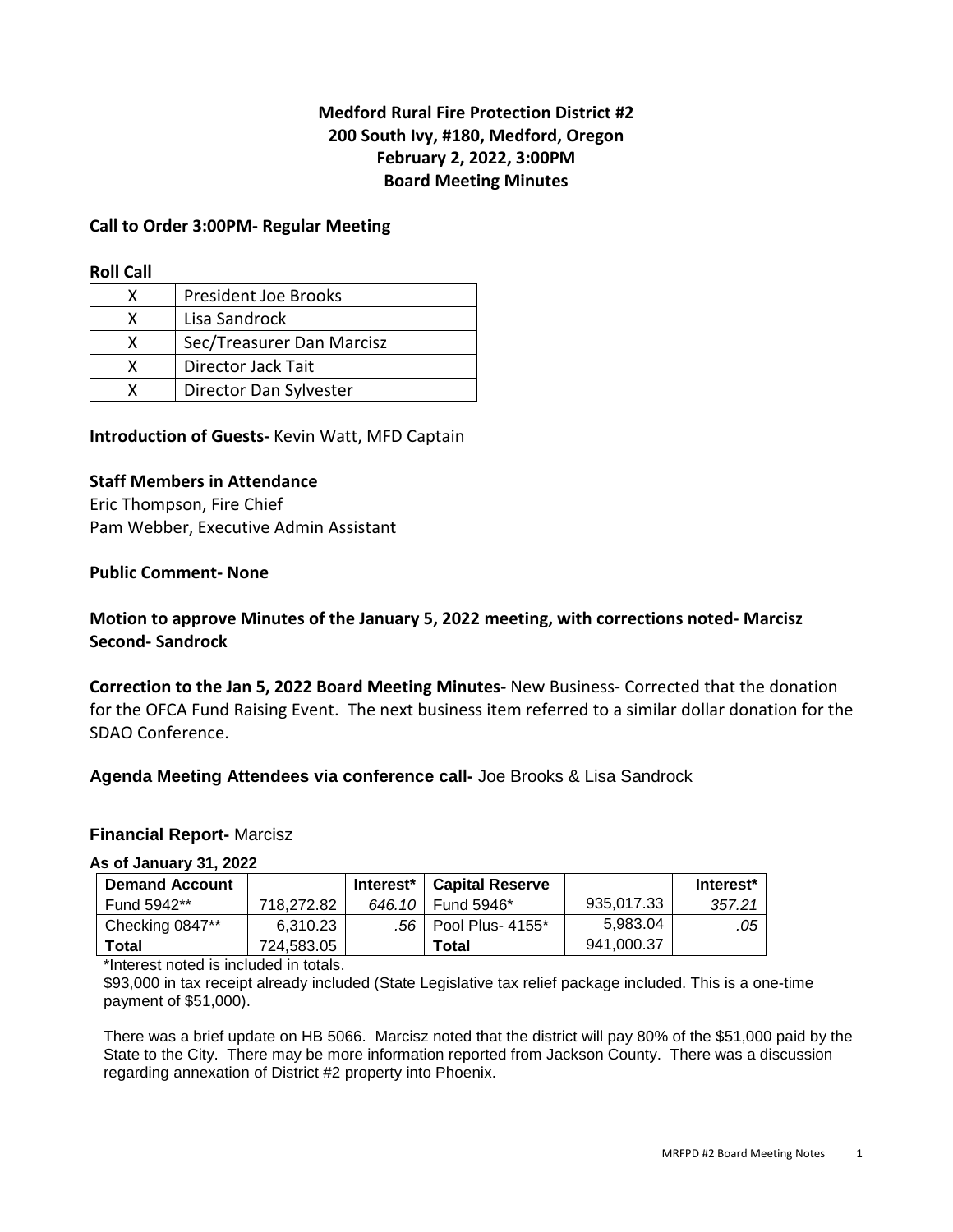## **Financial Report continued from page 1**

| <b>Expenses</b>                                                   |          | Line $#$   |
|-------------------------------------------------------------------|----------|------------|
| PO#1874 Global Star- Satellite phone annual fees                  | 960.00   | $1 - 5175$ |
| PO#1875 OR Fire District Directors Association- Annual Dues       | 1,250.00 | 1-5050     |
| PO#1876 Special District Insurance Services- Annual Gen Liability | 1,532.00 | 1-5080     |
| Secretary/Treasurer Stipend                                       | 750.00   | 1-5180     |
| <b>Total</b>                                                      | \$4,492  |            |

# **Motion to pay \$4,492.00 in expenses- Tait Second- Sandrock Motion carried- Unanimous**

**Correspondence-** Marcisz reported that the SDAO conference will be strictly virtual. There will be no cost to the board to attend the conference virtually.

**Item not on the agenda:** It was noted by Marcisz that the Policy Manual states members are paid \$25.00 to attend training.

#### **Motion to compensate the Board members attending the SDOA conference virtually \$25.00 per member per day of attendance- Sandrock Second- Tait Motion carried- Unanimous**

### **Easy IO Device Presentation- Watt**

There was a presentation by Captain Watt to demonstrate the updated Easy IO (Interosseous) devices. The district recently funded the purchase of the updated devices with longer battery life and a battery indicator. The old devices were outdated, losing their battery life and needed to be replaced.

## **New Business**

#### **Call for Newsletter Articles- All**

There were several suggestions for items including:

- Fire Department Museum
- US First Responders/Jägermeister \$1,000 donation
- New hires
- Pumper on order
- Safety- Checking fire extinguisher
- Safety- Fuel reduction, cleaning gutters, ladder fuels
- Change smoke detector batteries
- Address signage
- Community connect info- Parks & Metheny

Webber will compose the newsletter, send it for review to Board members and submit it to be printed on February 14, 2022. It will be distributed and occupy mailboxes in late February and prior to the March 1, 2022 Open Burning period.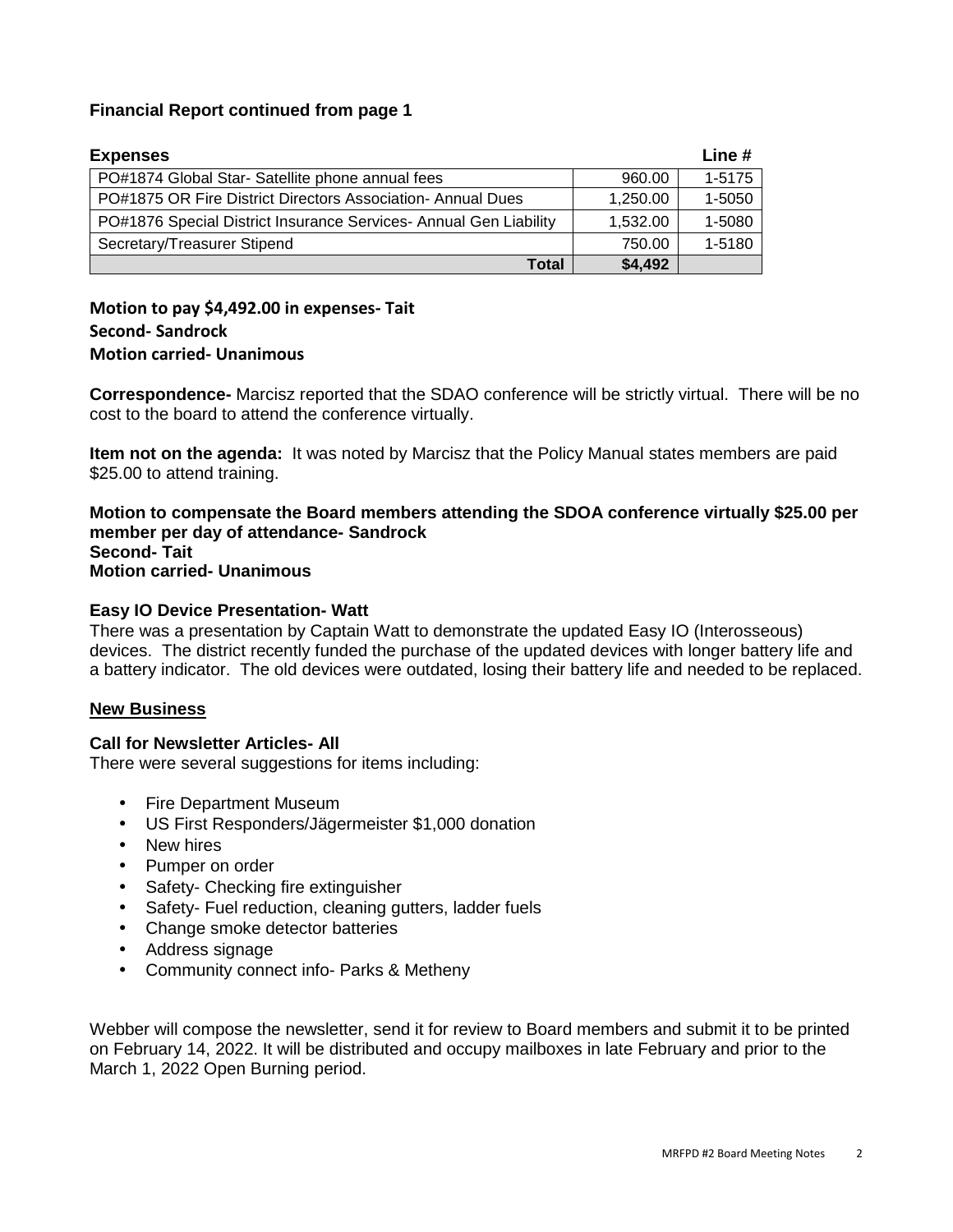## **Old Business**

### **Follow up on donation from US First Responders Association- Marcisz**

Resolution 2022-2 recognizing the \$1,000 donation from Jägermeister. The Resolution 2022-2 was read:

Be it resolved that the Board of Directors of Medford Rural Fire Protection District #2 accepts the \$1,000 donation from the United States First Responders Association. There are no restrictions on the expenditure of the donated funds.

**Motion to accept resolution #2022-3- Sandrock Second- Tait Motion carried- Unanimous** 

Secretary Treasurer Succession Plan- All

- Marcisz met with the bookkeeper to determine if she could offer any assistance.
- All mail will be received at the Medford Fire Ivy Street office.

### **Fire Chief's Report**

### **Community Risk Assessment/Standard of Cover**

Chief distributed a memo (attached) addressed to the City Manager for reporting to the City Council on the Community Risk Assessment/Standard of Cover Analysis for the Fire Department. He also gave the history of a request for more staffing several years ago. This resulted in the recommendation to conduct a Community Risk Assessment and Standards of Cover Report. This will also be a good opportunity to revisit response time performance. The report will result in a risk profile to present to the City Council and community. This will be information on all of the City's infrastructure, current processes, standard practices, and station locations. The district board will also supply information for the report. AP Triton will be providing a draft report March 30, 2022. The report will include an analysis and recommendations for future improvements of service. The typical process takes a minimum of 30 days to complete information acquisition. It takes another three months to complete the technical review and another two to four weeks to finalize. The project is currently on track with the estimated completion date of March 31, 2022.

Both the fire and police departments are going through this process. Chief will continue to provide the board with information as it develops.

#### **Report on Deputy Chief Recruitment- Thompson**

Chief shared an organizational chart (attached) that includes the addition of a Deputy Chief. He will be reviewing the reorganization with the Command Staff and redistributing the responsibilities. This is a step in the right direction to redistribute workloads and more effectively manage the organization.

Chief went on to report that he is in the process of conducting interviews and has narrowed the selection for the Deputy Chief of Professional Standards. He will report more on this next month.

#### **Training Trailer Disposal**

Per the June 2, 2021 minutes noting the decision to sell the 2006 Training Trailer \$1,000, a buyer has been identified and the title was presented for signature. Once the transaction is complete, the board will be presented with the \$1,000 check.